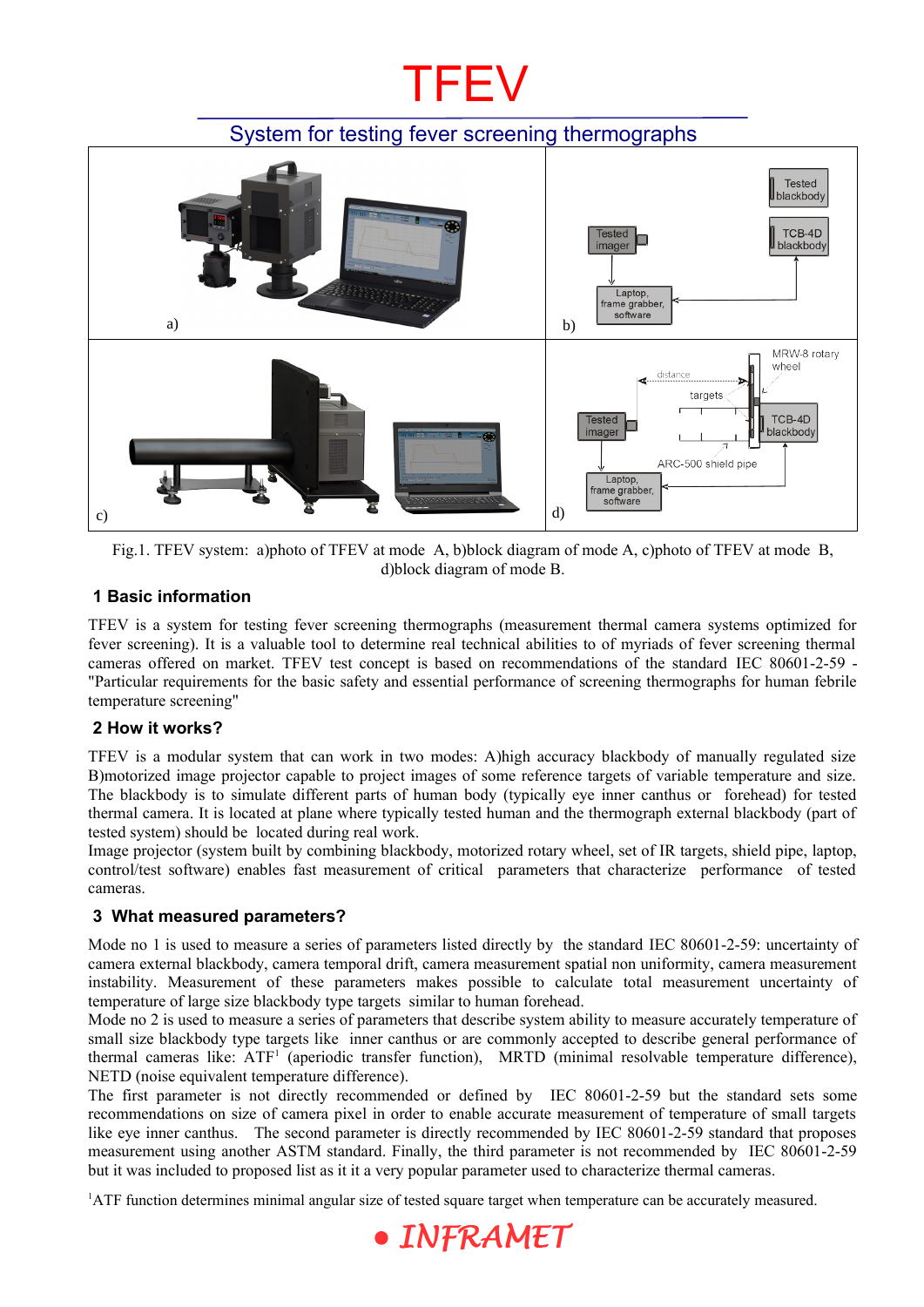## System for testing fever screening thermographs

**TFEV** 

#### **4 How is built?**

TFEV is a modular system built from a series of blocks:

- 1. TCB-4D blackbody
- 2. Blackbody adapter
- 3. Set of large square targets for TCB-4D blackbody
- 4. MRW-8 motorized rotary wheel
- 5. set of six square targets (measurement of minimal acceptable target size) for MRW-8 wheel
- 6. set of six four bar targets (measurement of MRTD) for MRW-8 wheel
- 7. frame grabber (type depends on tested camera)
- 8. PC set
- 9. tripod
- 10. MB1 mechanical base
- 11. MB2 mechanical base
- 12. TCB Control program
- 13. TAM program,
- 14. CDT660HR collimator.

The heart of TFEV is TCB-4D blackbody. It is ultra high accuracy area blackbody [\(https://www.inframet.com/Data\\_sheets/TCB.pdf](https://www.inframet.com/Data_sheets/TCB.pdf) ) that can very accurately simulate human body of the same emissivity.

Medical thermal imagers typically do tests human targets located in short distance. Therefore collimators that simulate far away targets located in optical infinity are typically not needed. However, Inframet offers also optional CDT660HR collimator to make possible simulation of far away targets.

#### **5 Medical basics**

Ability for fast, non contact and precision detection of humans having high temperature of body core is critical detecting febrile humans and prevention of fever-producing infectious diseases like coronovirus.

On the basis of experience with SARS epidemic it is typical that a person having body core temperature 38ºC or above is considered as febrile and should be treated as potentially infected. It should be noted that this level of alarm is only 1ºC higher over temperature of average perfectly healthy person. Healthy persons of increased metabolism or more agitated having temperature as high as 37.5ºC can occur too. Therefore, precision detection of febrile humans is a challenge.

 Classical contact methods of measuring body core temperature (measurement of rectal temperature and oesophageal temperature) cannot be used due to too slow test speed and risk of infection caused by direct contact with the thermometer. Therefore non-contact methods are needed to determine temperature of human body core on basis of measured temperature of some external body parts. Medical experiments have shown that temperature of the inner canthus is best correlated with temperature of body core and such measurement is recommended by both standards and scientific papers devoted to fever screening. However, non contact measurement of temperature of the inner canthus is difficult due to small size of this part of human body. Therefore measurement of temperature of human forehead is often used but this temperature is not well correlated with temperature of body core and additionally varies strongly on environment conditions.

#### **6 Market situation**

Market for fever screening devices is dominated by low cost non contact infrared thermometers used for measurement of forehead temperature. Low price is a big advantage of these devices but their practical efficiency is low. Alarm temperature threshold must be set high in order to avoid high number of false alarms caused by high temperature measurement error (±1ºC for typical units) and variability of forehead temperature depending on environment conditions. In addition test procedure is slow and generates infection risk for test team due to short distance to tested persons.

Measurement thermal cameras offer much higher potential due to ability to generate detail image of human face from safe distance of several meters at a fraction of a second. These cameras used for fever screening can be divided into three groups: 1) general purpose measurement thermal cameras, 2) measurement thermal cameras for research applications, 3) fever screening thermographs. It should be noted that all these imaging systems are advertised as tools for fever screening.

Manufacturers of general purpose measurement thermal cameras typically declare in data sheets temperature measurement accuracy/stability at level  $\pm 2^{\circ}$ C. Practically it means that these cameras are almost useless for fever screening application due to too low accuracy/stability. In spite of very limited effectiveness of these cameras, some